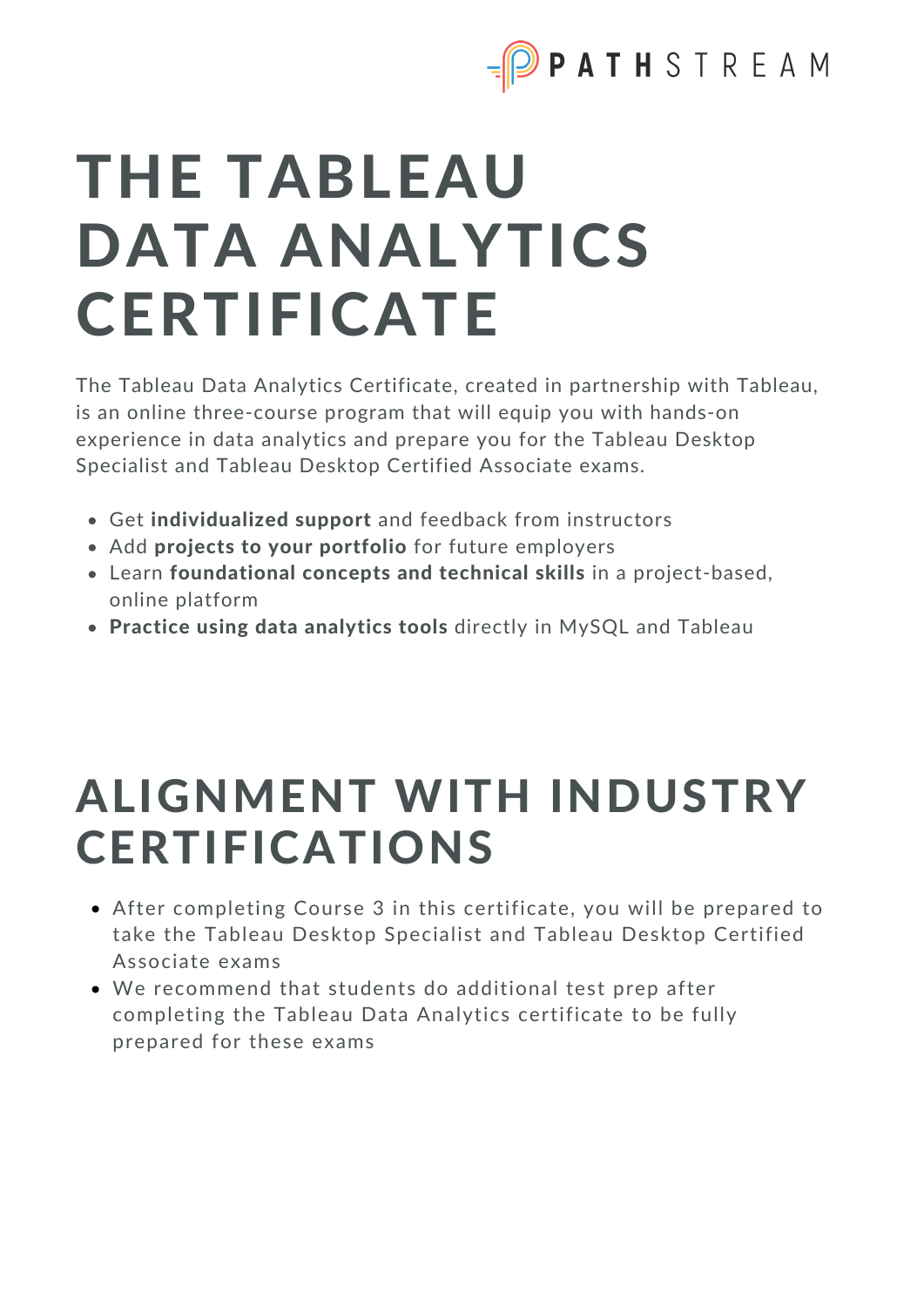

# CAREER READINESS SUPPORT

This program offers career coaching and job placement support to help you achieve your career goals and ensure you are up-to-date on job opportunities.

#### A SELECTION OF OUR JOB PLACEMENT PARTNERS

AEROTEK CAREER CIRCLE INDEED JOPWELL KELLY SERVICES MATHISON **TEKSYSTEMS** WAYUP

#### FREELANCE PROJECTS AND VIRTUAL INTERNSHIPS

While you apply for full-time jobs, you can complete remote freelance projects and internships to add work experience to your resume and portfolio. Pathstream has a dedicated portal to help you find these micro-internship opportunities.

#### ALIGNED JOBS

DATA ANALYST

DATA REPORTING ANALYST

DIGITAL ANALYTICS SPECIALIST

JUNIOR DATA SCIENTIST

TABLEAU REPORTING SPECIALIST

#### COURSE STRUCTURE

10-15 HOURS PER WEEK

SELF-PACED

INSTRUCTOR FEEDBACK AND SUPPORT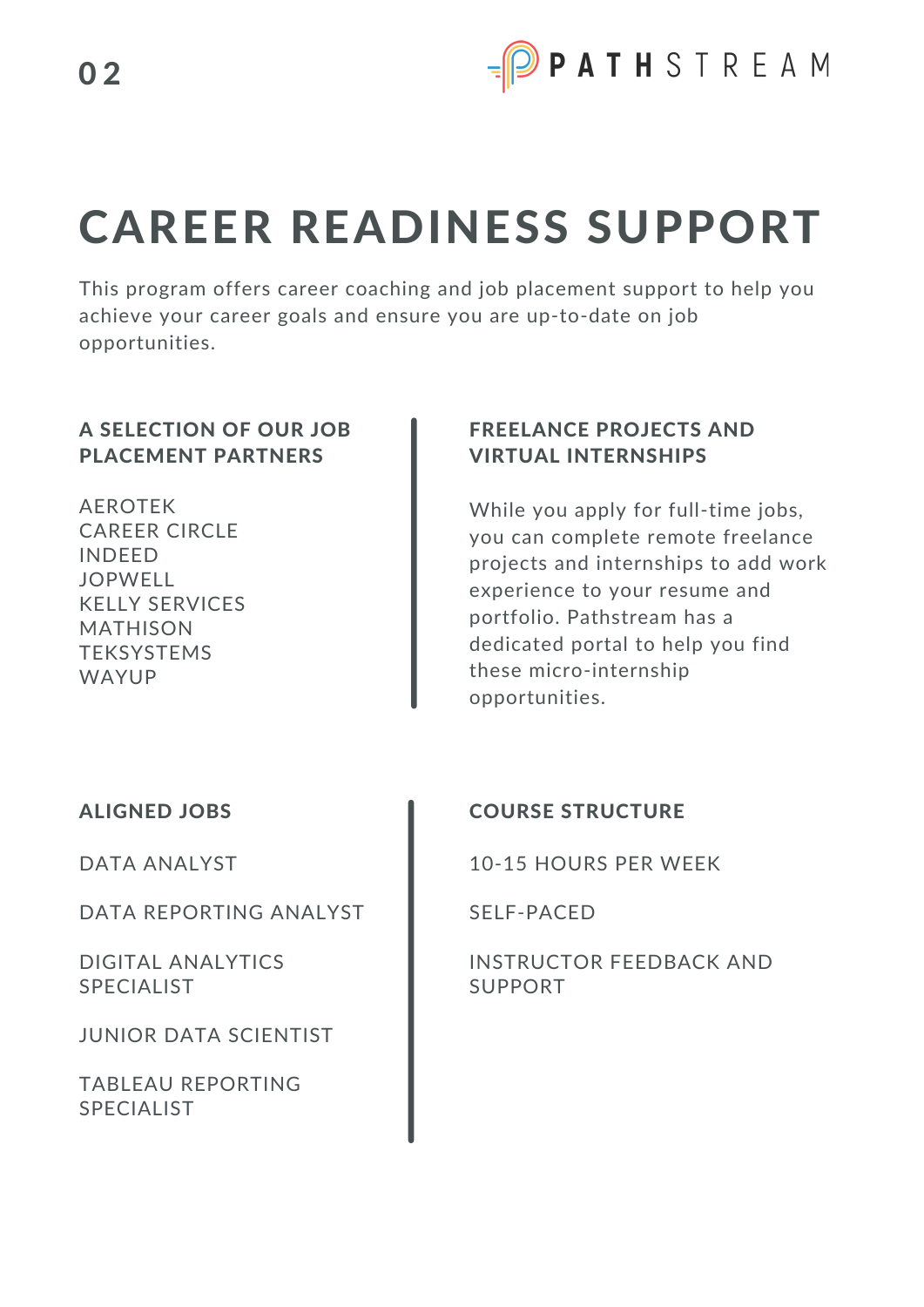

## COURSE 1

### BUSINESS ANALYTICS FUNDAMENTALS

- Describe data as a collection of information that can be manipulated, organized, and processed
- Wrangle data using sorting and filtering, such as pivot tables and implement absolute and relative references
- Develop the following visualizations within a spreadsheet: column chart, line chart, scatter chart, combination chart and sparklines
- Describe and apply exploratory data analysis (EDA) as the process of investigating data to discover patterns, spot abnormalities, check assumptions, and summarize the values within your data using visual representations

#### HANDS ON LABS

- FRAME A BUSINESS PROBLEM
- WRANGLE DATA FOR ANALYSIS
- PERFORM AN EXPLORATORY DATA ANALYSIS (EDA)
- COMMUNICATE INSIGHTS TO BUSINESS STAKEHOLDERS

#### SKILLS LEARNED

- **SPREADSHEET SOFTWARE**
- **STAKEHOLDER ANALYSIS**
- DATA WRANGLING
- DATA VISUALIZATION
- DESCRIPTIVE STATISTICS
- **FXPLORATORY DATA** ANALYSIS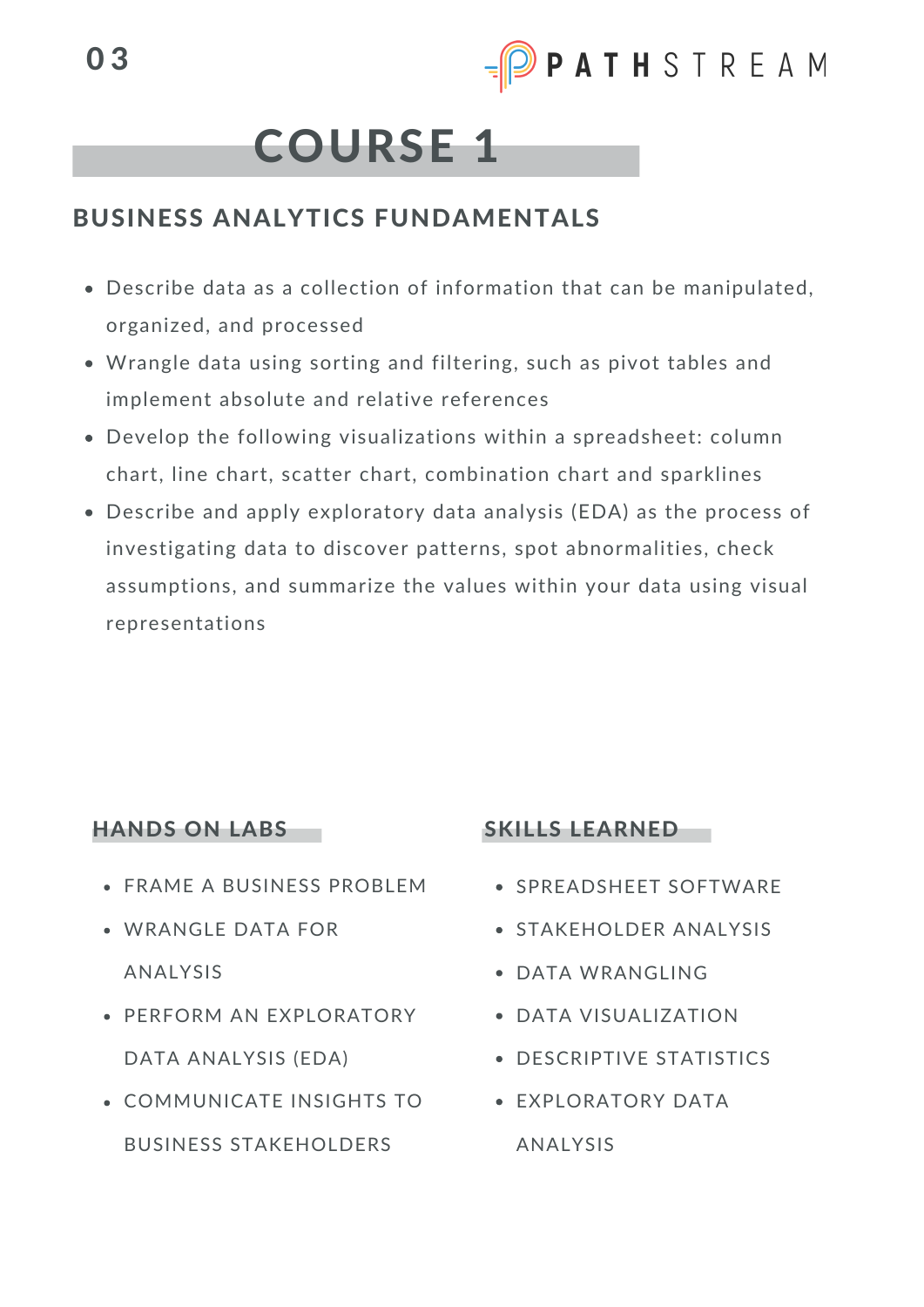

## COURSE 2

### SQL FOR ANALYTICS

- Navigate the MySQL workbench environment and learn to write and execute a basic query and recognize its basic structure
- Build DML SQL queries using foundational SQL clauses such as SELECT, DISTINCT, FROM, WHERE, GROUP BY, HAVING ORDER BY, LIMIT, OFFSET
- Generate and modify new tables using DDL commands such as CREATE, DROP, ALTER, TRUNCATE, and CHANGE clauses
- Identify entity, domain and referential integrity and learn to apply each to their respective constraints

#### HANDS ON LABS

- PERFORM EXPLORATORY DATA ANALYSIS
- USE DATA MANIPULATION LANGUAGE QUERIES
- DESIGN INDUSTRY-STANDARD RELATIONAL DATABASE SCHEMAS
- COMPLETE AN AUTHENTIC SQL TECHNICAL ASSESSMENT

#### SKILLS LEARNED

- **MYSQL WORKBENCH**
- DATA MANIPULATION LANGUAGE
- DATA DEFINITION LANGUAGE
- DATABASE NORMALIZATION
- DATA INTEGRITY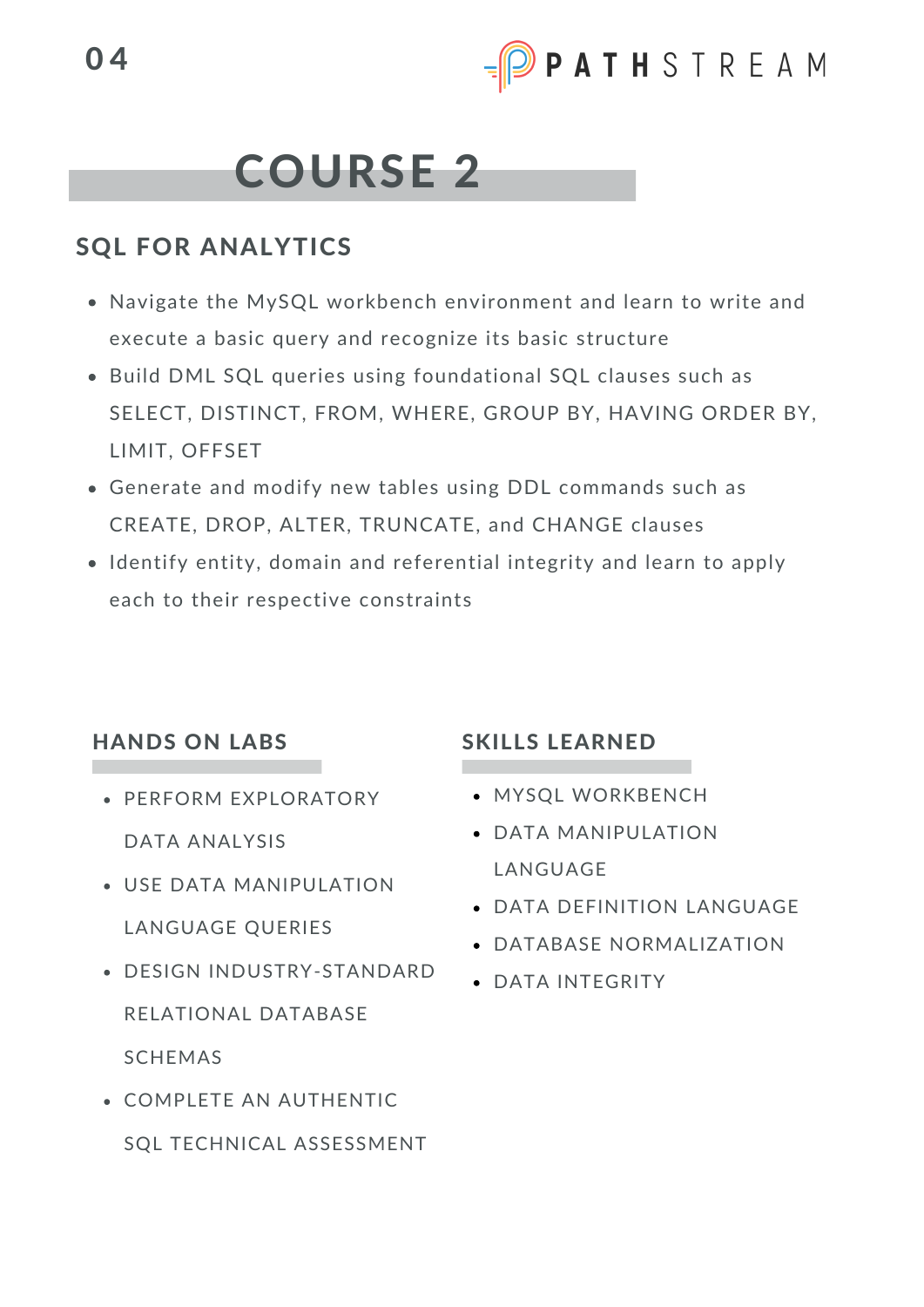# COURSE 3

## DATA VISUALIZATION WITH TABLEAU

- Describe the value that data visualization brings for the communication of insights in the context of business and data analytics
- Identify and navigate the key structures of Tableau Desktop's Worksheet user interface and classify, edit, and review each data type available in Tableau
- Identify Tufte's data visualization guidelines and Gestalt Laws to improve data visualization design
- Create a Tableau Story and utilize data storytelling design principles to craft a compelling presentation
- Implement Tableau extracts to increase the performance of Tableau data visualizations, dashboards, and stories

#### HANDS ON LABS

- CREATE DATA VISUALIZATIONS
- PRODUCE A TABLEAU STORY
- CREATE A TABLEAU

DASHBOARD

APPLY OPTIMIZATION

TECHNIQUES TO DATA

#### SKILLS LEARNED

- TABLEAU DESKTOP
- DATA VISUALIZATION
- DATA STORYTELLING
- DASHBOARDS & STORIES
- VISUAL ANALYTICS
- **PERFORMANCE OPTIMIZATION**